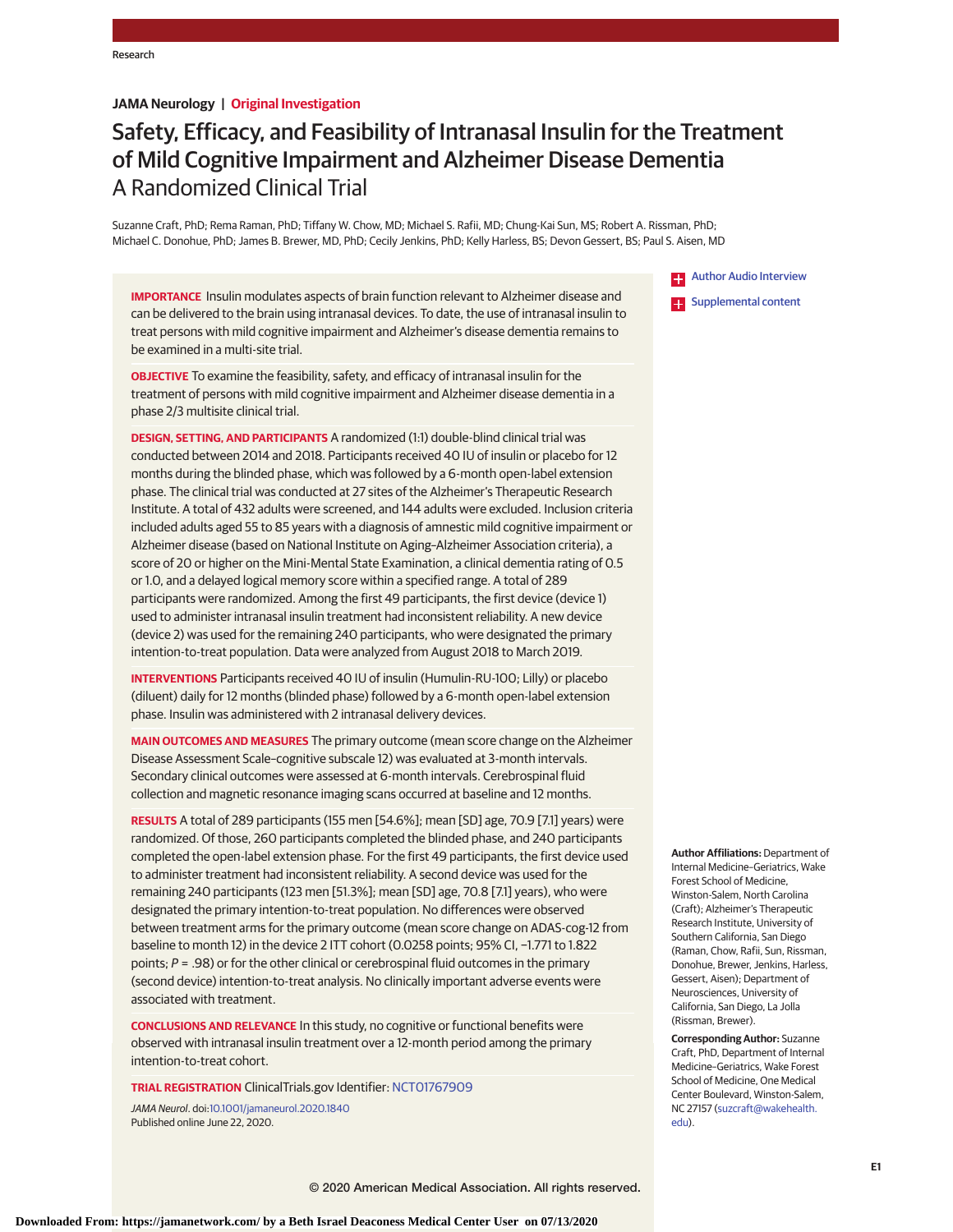nsulin, a peptide produced by pancreatic  $\beta$  cells, is best<br>known for its role in peripheral glucose homeostasis. It also<br>has multifaceted implications for brain function. Insulin<br>readily crosses the blood-brain barrier nsulin, a peptide produced by pancreatic β cells, is best known for its role in peripheral glucose homeostasis. It also has multifaceted implications for brain function. Insulin duced by brain neurogliaform cells.<sup>1</sup> As summarized in a recent review,<sup>2</sup> although brain glucose metabolism is not dependent on insulin, insulin can alter glucose use through classic interactions with neuronal glucose transporter type 4 (GLUT4) in key cognitive circuits and through its promotion of glycogen uptake in astrocytes, processes thought to be important at times of high energy demand. Insulin also enhances synaptic viability and dendritic spine formation as well as modulating levels of key neurotransmitters, such as dopamine.<sup>3</sup> Of particular relevance, insulin protects against the synaptotoxic effects of the amyloid beta (Aβ) peptide and changes its clearance.<sup>4-6</sup> Through these mechanisms, insulin may be associated with memory and other cognitive functions. Insulin also plays an important role in vascular function through its association with vasoreactivity, lipid metabolism, and inflammation.7

Reduced brain and cerebrospinal fluid (CSF) insulin levels or activity have been documented in Alzheimer disease (AD), although these reductions have not been observed in all studies.<sup>8,9</sup> Markers of insulin resistance, a condition in which defective insulin signaling prevents further initiation of its normal functions in target tissues, have been detected in neuronally derived exosomes and in brain tissue from adults with Alzheimer disease. These indices have been associated with hyperphosphorylated tau in CSF and brain tissue<sup>10,11</sup> and with increased deposition of  $\mathsf{A}\beta^{12,13}$ ; however, again, these associations have not been found in all studies.<sup>14</sup>

Given the many important functions of insulin in the brain and the evidence of associations between brain insulin dysregulation and AD pathology, restoring brain insulin function may provide therapeutic benefit for adults with AD or its prodrome, amnestic mild cognitive impairment (MCI). One such strategy is to increase insulin availability to the brain through intranasal insulin administration. In preclinical studies, insulin and associated peptides delivered intranasally bypass the blood-brain barrier and reach the brain via olfactory and trigeminal perivascular channels without raising peripheral insulin or lowering blood glucose.<sup>15,16</sup> In a pilot clinical trial, daily intranasal administration of 20 IU and 40 IU of insulin for 4 months to 105 participants with AD or MCI preserved performance on the Alzheimer Disease Assessment Scale–cognitive subscale 12 (ADAS-cog-12) compared with placebo and enhanced cerebral glucose metabolism assessed with 18Ffluorodeoxyglucose positron emission tomography.17,18 The present study aimed to extend these findings in a longer and larger multisite randomized double-blinded clinical trial designed to assess the efficacy of intranasal insulin on cognition, function, and AD biomarkers as well as the safety and feasibility of the intranasal delivery method.

# Methods

The study was initiated by the Alzheimer Disease Cooperative Study Group of the University of California, San Diego, and

**E2 JAMA Neurology** Published online June 22, 2020 **(Reprinted)** [jamaneurology.com](http://www.jamaneurology.com?utm_campaign=articlePDF%26utm_medium=articlePDFlink%26utm_source=articlePDF%26utm_content=jamaneurol.2020.1840)

# **Key Points**

**Question** Does intranasally delivered insulin provide a feasible and effective treatment for adults with mild cognitive impairment or Alzheimer disease dementia?

**Findings** In this randomized clinical trial of 289 adults with mild cognitive impairment or Alzheimer disease dementia, no cognitive or functional benefits were observed with intranasal insulin treatment compared with placebo over a 12-month period in the primary analyses. The study execution and interpretation of results were complicated by issues with the intranasal delivery device.

**Meaning** The results of this study suggest that further investigation is needed with intranasal delivery devices that have been reported to increase insulin levels in the central nervous system, which might better determine the therapeutic benefit of intranasal insulin for the treatment of persons with mild cognitive impairment and Alzheimer disease dementia.

completed by the Alzheimer's Therapeutic Research Institute of the University of Southern California (P.A., director) together with the principal investigator (S.C.) at the Wake Forest School of Medicine. The clinical trial protocol is available in Supplement 1. Twenty-seven sites of the Alzheimer's Therapeutic Research Institute participated in the clinical trial (eTable 1 in [Supplement 2\)](https://jamanetwork.com/journals/jama/fullarticle/10.1001/jamaneurol.2020.1840?utm_campaign=articlePDF%26utm_medium=articlePDFlink%26utm_source=articlePDF%26utm_content=jamaneurol.2020.1840). The study was conducted in accordance with the *Guideline for Good Clinical Practice*<sup>19</sup> and followed the Consolidated Standards of Reporting Trials [\(CONSORT\)](https://www.equator-network.org/reporting-guidelines/consort/) reporting guideline. Study protocols and informed consent were approved by the institutional review boards at the individual study sites and at the University of California, San Diego, the University of Southern California, and theWake Forest School of Medicine. Written informed consent was obtained from participants and study partners. The study was conducted under local institutional review board supervision.

Study participant screening for the device 1 cohort occurred between January 23, 2014, and August 14, 2014. Screening was then paused (although study visits for enrolled participants continued) while identification and implementation of device 2 occurred. Screening resumed for the device 2 cohort on November 24, 2015, and the final open-label extension visit occurred on December 11, 2018. All participants used the device to which they were originally assigned throughout their participation.

# Participants and Study Design

A total of 432 adults were screened, and 144 adults were excluded; 289 participants were randomized. For the first 49 participants, device 1 was used to administer intranasal insulin treatment. Because device 1 had inconsistent reliability, device 2 was used for the remaining 240 participants, who were designated the primary intention-to-treat (ITT) cohort. Of those, 121 participants were randomized to receive intranasal insulin (insulin arm), and 119 participants were randomized to receive placebo (placebo arm). The device 1 ITT cohort ( $n = 49$ ) and the combined (devices 1 and 2) ITT cohort (n = 289) were considered secondary cohorts.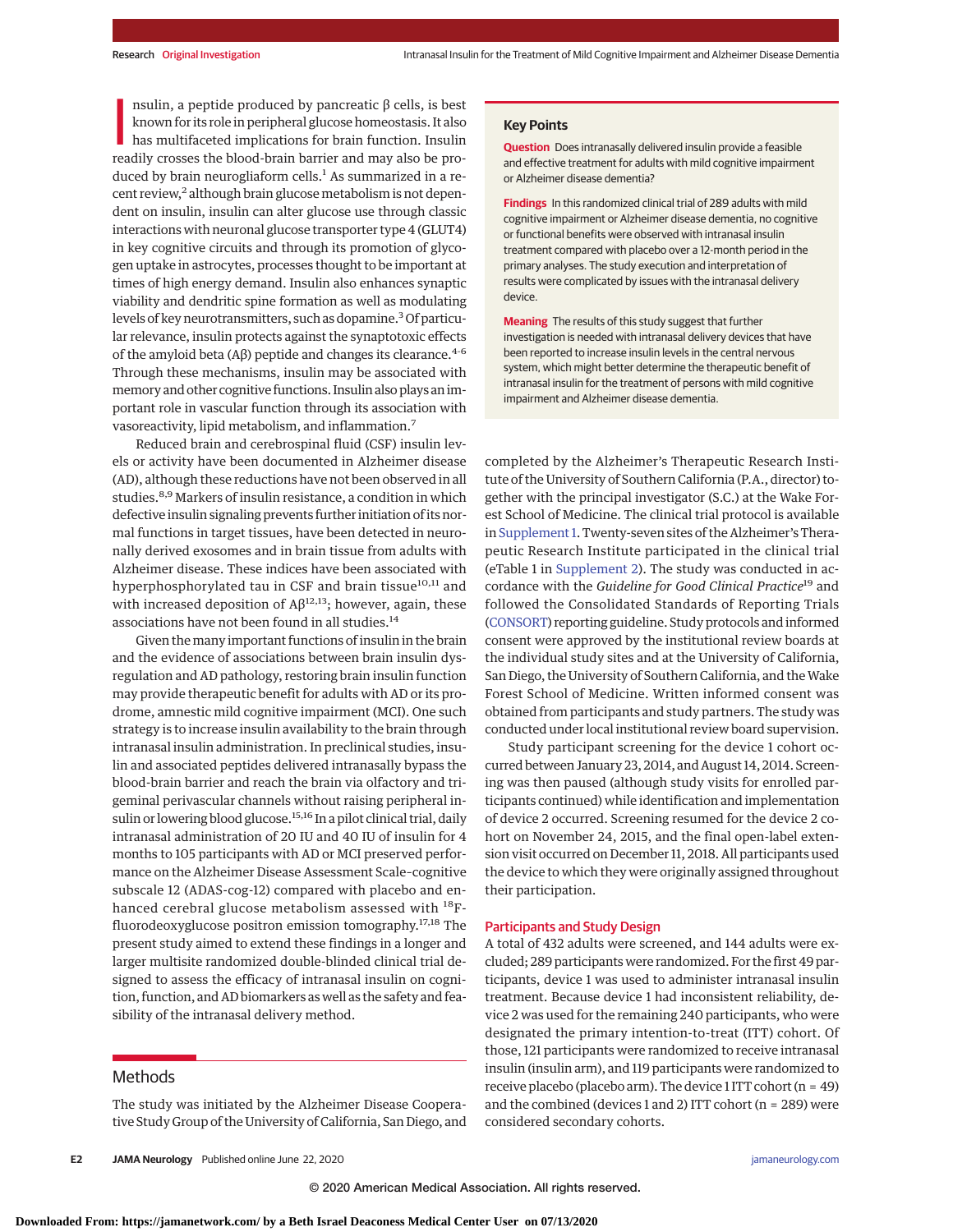Eligible adults were those aged 55 to 85 years with diagnoses of amnestic MCI or AD (based on criteria from the National Institute on Aging–Alzheimer Association), scores of 20 and higher on the Mini-Mental State Examination (MMSE; score range, 0-30, with lower scores indicating poorer cognitive performance), global clinical dementia ratings of 0.5 or 1.0, and logical memory-delayed scores within a specified educationadjusted range. The stable use of medications approved for the treatment of AD was allowed. Persons with diabetes requiring medication were excluded, as were persons who had received insulin within 1 year of the screening visit. Additional exclusionary criteria are listed in eTable 2 in [Supplement 2.](https://jamanetwork.com/journals/jama/fullarticle/10.1001/jamaneurol.2020.1840?utm_campaign=articlePDF%26utm_medium=articlePDFlink%26utm_source=articlePDF%26utm_content=jamaneurol.2020.1840)

The study used a double-blind placebo-controlled design, in which participants were randomized on a 1:1 basis to receive 40 IU of intranasal insulin (Humulin-RU-100; Lilly) or placebo (diluent) daily for 12 months (blinded phase) followed by a 6-month open-label extension phase. Participants were randomized using a covariate-adaptive algorithm implemented centrally that considered MMSE score, apolipoprotein E ε4 allele (APOE ε4) carriage status, study site, sex, and age based on research indicating that these factors may be associated with treatment response.<sup>17,20</sup>

#### Intranasal Delivery Devices

The study was initiated using device 1 (ViaNase; Kurve Technology), which had been used in the pilot study and other studies of persons with AD.<sup>17,21</sup> Modifications of device 1 for this clinical trial included the addition of an electronic timer. Participants pressed a switch that turned on the device, engaging a pump that released a nebulized stream of insulin through a nose piece into a nostril for 20 seconds, after which the device switched off. The process was then repeated in the other nostril. However, the electronic timer malfunctioned in some devices, requiring the clinical trial coordinating center, site personnel, and participants to expend time and effort to replace devices. It was determined that these malfunctions were unacceptably frequent, and a decision was made to switch to device 2 (I109 Precision Olfactory Delivery; Impel NeuroPharma).

Device 2 had not been used previously in studies of persons with AD but had demonstrated good reliability in delivering specified doses of insulin to the olfactory cleft, which is thought to be a key portal for nose-to-brain delivery. Device 2 used a liquid hydrofluoroalkane propellant to eject a metered dose of insulin through a nose tip without electronic assistance when a switch was depressed. Participants were instructed to insert the device tip into a nostril aligned along the nasal bridge and depress the switch to release the insulin. The process was then repeated in the other nostril.

#### Cognitive and Clinical Outcomes

The primary outcome was the participant mean score change on the ADAS-cog-12, which was administered at baseline and at 3-month intervals. The ADAS- $\cos^{22}$  is a psychometric instrument that evaluates memory, attention, reasoning, language, orientation, and praxis. The ADAS-cog-12 version used in the current study included assessment of delayed word recall, which is a measure of episodic memory.<sup>23</sup> Scores from the original portion of the test ranged from 0 (best) to 70 (worst), and the number of items not recalled (ranging from 0-10 items) was added, for a maximum score of 80. A higher score indicated cognitive worsening.

Secondary functional outcomes, which included themean change in the Alzheimer Disease Cooperative Study Activities of Daily Living Scale for Mild Cognitive Impairment (ADL-MCI; score range, 0-53, with lower scores indicating worse function) score and the Clinical Dementia Rating scale Sum of Boxes (CDR-SB; score range, 0-18, with higher scores indicating worse cognition and daily function) score, were administered at 6-month intervals, as was amemory composite evaluation (defined as the sum of *z* scores from the Free and Cued Selective Reminding Test [score range, 0-48, with higher scores indicating better performance] $24$  and immediate and delayed story recall).<sup>25</sup>

# CSF and Blood Collection

Lumbar puncture was conducted in the morning after an overnight fast before initiation of the study drug and at month 12. Cerebrospinal fluid was immediately frozen upright on dry ice for at least 20minutes before being packaged and shipped overnight (also frozen on dry ice) to the central biomarker laboratory. Alzheimer disease biomarkers Aβ42 and Aβ40, total tau protein, and tau phosphorylated at threonine 181 (tau p-181) were measured using the Meso Scale Discovery platform (Meso Scale Diagnostics). Cerebrospinal fluid insulin was measured with an ultrasensitive enzyme-linked immunosorbent assay (Mercodia), which had a lower limit of detection of 0.15 mU/L.

Using standard protocols, nonfasting blood samples were collected and assessed for glucose (at baseline, month 6, and month 12) and hemoglobin  $A_{1c}$  (at baseline and month 12) by a central laboratory that was certified by the Central Laboratory Improvement Amendments. Blood was also collected for APOE genotyping using established protocols.

# Magnetic Resonance Imaging

Magnetic resonance imaging scans were conducted at screening and month 12 on 1.5-T or 3.0-T scanners that passed the study's qualification procedures. Most participants (n = 280) were scanned by the same scanner at both times. Images were checked for quality and adherence to scanning protocols. The 3-dimensional T1-weighted data sets that passed quality checks were corrected for spatial distortion and intensity variation. The imaging protocol included a localizer scan followed by a high-resolution 3-dimensional T1-weighted structural series scan (magnetization prepared rapid gradient echo [MP-RAGE] or inversion recovery spoiled gradient echo [IR-SPGR]), a T2-weighted series scan (fluid attenuation inversion recovery [FLAIR]), a diffusion-weighted scan, and a gradient recalled echo scan. The volumetric analysis procedure included corrections for gradient nonlinearities and intensity nonuniformity.26-28

Baseline and follow-up data sets for each participant were spatially coregistered using rigid-body registration followed by nonlinear registration and neuroanatomic parcellation to quantify entorhinal and hippocampal volumes normalized to intracerebroventricular volume (ICV; expressed as percentage of ICV) on a participant-by-participant basis.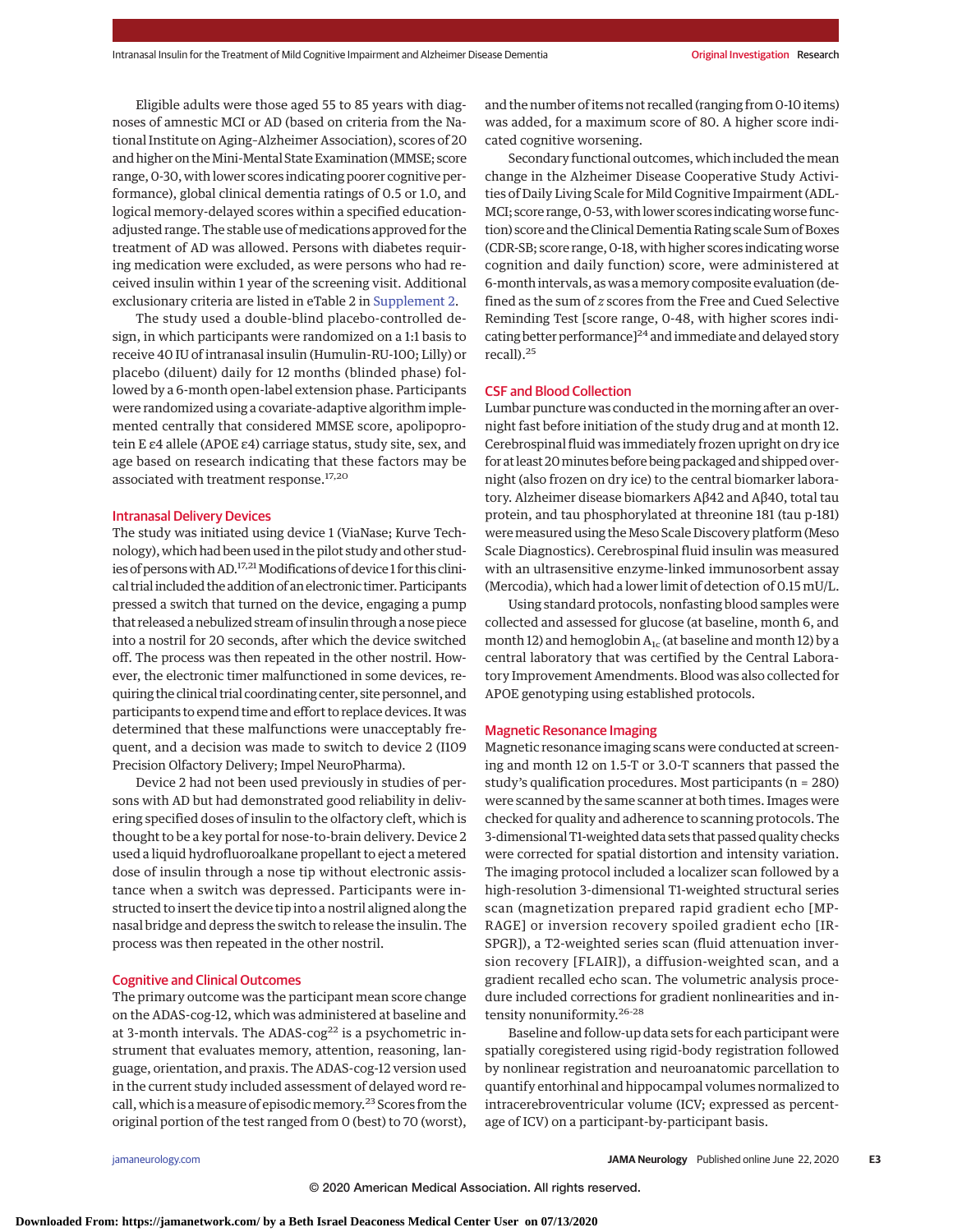#### Safety and Adherence

At each study visit, any occurrence of an adverse event (AE) was reviewed and documented, and concomitant medications were recorded. Physical and neurological examination as well as routine laboratory testing occurred at screening, month 6, month 12, and month 18. A standard 12-lead resting electrocardiogram was performed at screening. The study was monitored by an independent data and safetymonitoring board whose members reviewed the safety data every 3 months throughout the study.

Participant adherence was defined as the total number of doses received, as recorded in the participant's study diary, divided by the expected number of doses (4 doses multiplied by the number of days) for both the blinded phase and the openlabel phase.

# Statistical Analysis

Prospective power was based on pilot estimates to detect a mean (SD) difference of 2.3 (5.7) points between the ADAScog-12 score at baseline and 12 months (primary outcome measure) in 2 groups. Assuming an attrition rate of 25%, we required a sample of 239 participants to detect a treatment effect of insulin with 80% power at a 2-tailed α level of 5%. The specified covariates for treatment outcomes included participant score on the MMSE (≤25 vs >25 points), study site, APOE ε4 carriage status, sex, and age (≤70 years vs >70 years). To achieve optimal balance between 2 treatment groups, a covariateadaptive randomization strategy was used.

Efficacy analyses of all primary and secondary outcomes were conducted in a modified ITT population, which included all randomized participants who had at least 1 postbaseline assessment. Before database lock, the Alzheimer's Therapeutic Research Institute Biostatistical Core specified the device 2 ITT cohort as the primary cohort and the device 1 ITT cohort and the combined ITT cohort as secondary cohorts. The ADAS-cog-12 and CDR-SB tests with missing item scores were imputed using a proration strategy.We used a serial gatekeeping procedure to maintain an overall experimentwise type 1 error rate of 5% for the 4 outcome hypotheses (mean score change on the ADAS-cog-12, CDR-SB, ADL-MCI, and memory composite) of the device 2 cohort.

Demographic and baseline characteristics of the 2 treatment groups were compared using a Fisher exact test for categorical variables and a Wilcoxon rank sum test for continuous variables. The mixed model of repeated measures was used for the primary outcome analysis and all secondary outcome analyses. The dependent variable of the mixed model of repeated measures was the change from baseline at each follow-up visit. The model used time as a categorical variable and included fixed effects for treatment, treatment-by-time interactions, baseline outcome, sex, age, baseline MMSE score, and APOE ε4 carriage status. A compound symmetric correlation and heterogeneous variance with respect to time were assumed. Because some participants may not have adhered to the protocol visit schedule, rules were applied to assign actual visits to analysis visits.

Safety analyses were conducted on the ITT population, which included all randomized participants. The Fisher exact test was used to compare frequencies of AEs, and the Wilcoxon rank sum test was used to compare the change from baseline at each follow-up visit of vital signs and the laboratory test results between treatment groups at each follow-up visit.

Magnetic resonance imaging and CSF biomarker outcomes were analyzed using a linear mixed-effects model, with fixed effects for time from baseline as a continuous variable and with treatment-by-time interactions, sex, age, baseline MMSE score, and APOE ε4 carriage status as covariates. All statistical analyses were performed with R software, version 3.4.2 (R Project for Statistical Computing), and results were reported as point estimates with 95% CIs. A *P* value of .05 was considered statistically significant. Data were analyzed from August 2018 to March 2019.

# Results

# **Participants**

A total of 354 participants were screened for the primary (device 2) ITT cohort, 114 of whom did not meet eligibility requirements, resulting in 240 participants (123 men [51.3%]; mean [SD] age, 70.8 [7.1] years). Of those, 121 participants were randomized to the insulin arm, and 119 participants were randomized to the placebo arm; among both arms of the device 2 cohort, a total of 215 participants completed the blinded phase, and 198 participants completed the open-label extension phase, with similar discontinuation rates in both arms (Figure 1). No differences were observed in demographic characteristics between the assigned groups in the blinded or openlabel extension phases for the device 2 cohort (Table). Amyloid positivity (defined as CSF Aβ42 levels <600 pg/mL) was observed for 134 of 145 participants in the device 2 cohort who received a baseline lumbar puncture.

#### Outcomes, Biomarkers, and Imaging

No differences were observed between treatment arms for the primary outcome (mean score change on ADAS-cog-12 from baseline tomonth 12) in the device 2 ITT cohort (0.0258 points; 95% CI, −1.771 to 1.822 points; *P* = .98) (Figure 2A). In addition, no differences were observed in performance on the CDR-SB, ADL-MCI, or memory composite tests (Figure 2B-D). In the open-label analyses for the device 2 cohort, participants originally randomized to the insulin arm (early start) and those randomized to the placebo arm (delayed start) did not differ in mean score change on the ADAS-cog-12 or on any other outcome at month 15 or month 18 (Figure 2).

Cerebrospinal fluid Aβ42 and Aβ40, total tau protein, and tau p-181, and the ratios of Aβ42 to Aβ40 and Aβ42 to total tau did not differ between treatment arms for the device 2 cohort (Figure 3A-F). The CSF insulin levels were unchanged, as were the blood glucose and hemoglobin  $A_{1c}$  values (eTable 3 and eFigure 1 in [Supplement 2\)](https://jamanetwork.com/journals/jama/fullarticle/10.1001/jamaneurol.2020.1840?utm_campaign=articlePDF%26utm_medium=articlePDFlink%26utm_source=articlePDF%26utm_content=jamaneurol.2020.1840).

Small but significant reductions in hippocampal volume were observed in neuroimaging results for the device 2 insulin arm (−0.0038% of ICV; 95% CI, −0.0073% to −0.0004% of ICV; *P* = .03), with similar reductions observed in entorhinal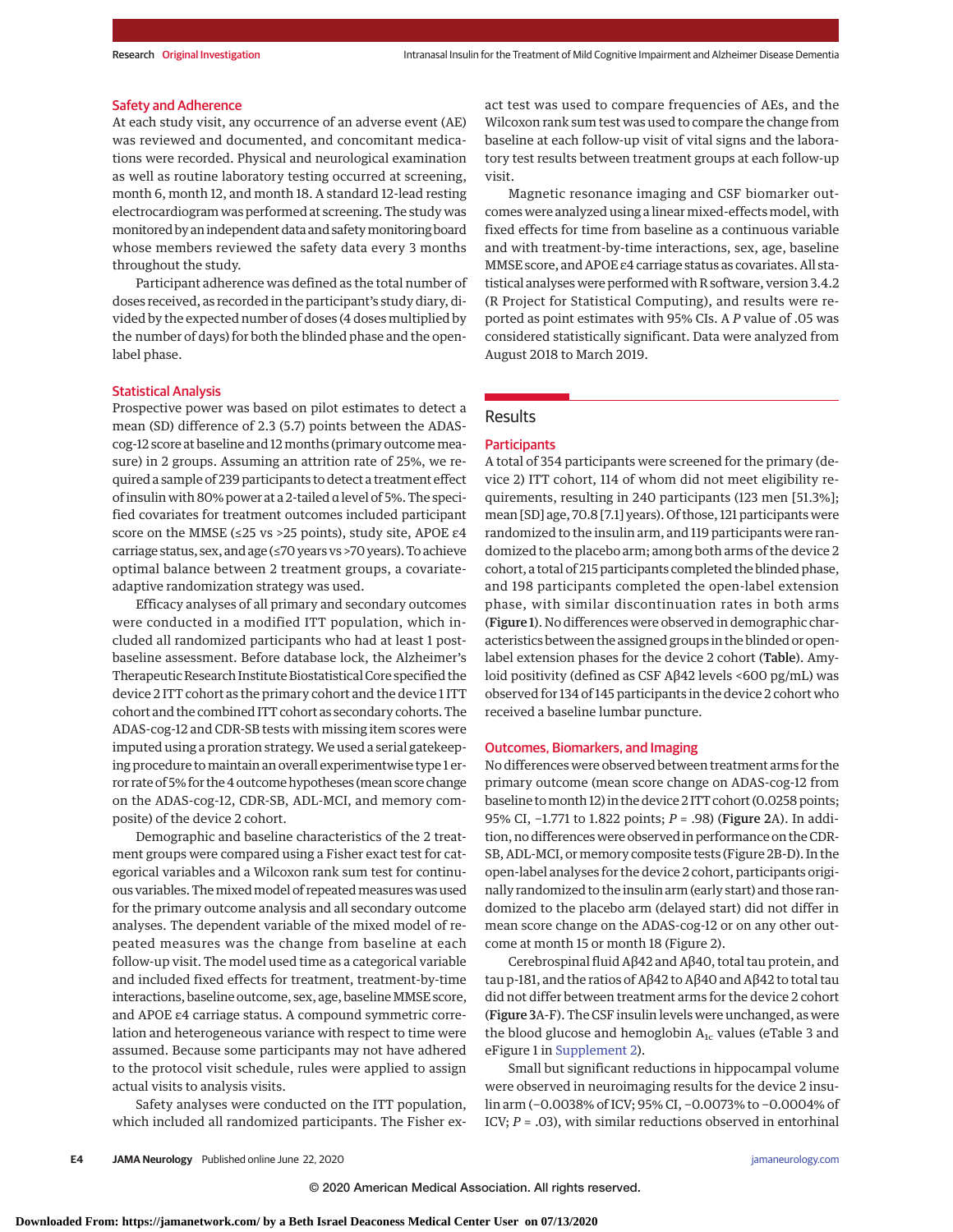

cortex volume (−0.0044% of ICV; 95% CI, −0.0093% to 0.0004% of ICV; *P* = .07) (Figure 3G and H).

# Safety and Adherence

Equal numbers of AEs occurred in the placebo and insulin arms, and no differences were observed in the severity of AEs be-tween the arms, with most AEs rated as mild (eTable 4 in [Supple](https://jamanetwork.com/journals/jama/fullarticle/10.1001/jamaneurol.2020.1840?utm_campaign=articlePDF%26utm_medium=articlePDFlink%26utm_source=articlePDF%26utm_content=jamaneurol.2020.1840)[ment 2\)](https://jamanetwork.com/journals/jama/fullarticle/10.1001/jamaneurol.2020.1840?utm_campaign=articlePDF%26utm_medium=articlePDFlink%26utm_source=articlePDF%26utm_content=jamaneurol.2020.1840). Seventeen percent of AEs were rated as possibly, probably, or definitely associated with the investigational drug (ie, intranasal insulin) in both groups. A total of 5% and 6% of AEs were rated as associated with the device in the placebo and insulin arms, respectively. Infections, injuries, respiratory disorders, and nervous system disorders were themost frequent AEs reported, which did not differ between groups.

An insignificantly higher rate of vascular disorders was observed in the insulin arm compared with the placebo arm (15 participants [12.4%] vs 6 participants [5.0%], respectively; *P* = .07). A median adherence rate of 92% (range, 0%-106% for insulin and 0%-103% for placebo) of scheduled doses was observed for both the insulin and placebo arms during the blinded phase, and a median adherence rate of 93% (range, 24%- 168%) and 92% (range, 0%-108%) was observed for the insulin and placebo arms, respectively, for the open-label extension phase.

# Secondary Analyses

For the secondary (device 1) ITT cohort, 78 participants were screened, and 49 participants (32 men [65.3%]; mean [SD] age, 71.9 [7.1] years) were randomized to the insulin (n = 24) or placebo (n = 25) arms. Of those, 45 participants completed the blinded phase, and 42 participants completed the open-label extension phase, with similar discontinuation rates in both arms (eFigure 2 in [Supplement 2\)](https://jamanetwork.com/journals/jama/fullarticle/10.1001/jamaneurol.2020.1840?utm_campaign=articlePDF%26utm_medium=articlePDFlink%26utm_source=articlePDF%26utm_content=jamaneurol.2020.1840). Demographic characteristics were similar between groups (eTable 5 in [Supplement 2\)](https://jamanetwork.com/journals/jama/fullarticle/10.1001/jamaneurol.2020.1840?utm_campaign=articlePDF%26utm_medium=articlePDFlink%26utm_source=articlePDF%26utm_content=jamaneurol.2020.1840).

The insulin arms of the device 1 cohort indicated better ADAS-cog-12 performance at 12 months (−2.81 points; 95% CI, −6.09 to 0.45 points; *P* = .09) and nominally significant effects at 6 months (−3.78 points; 95% CI, −6.79 to −0.78 points; *P* = .01) (Figure 4A). No differences between treatment arms were observed for other clinical or cognitive measures in the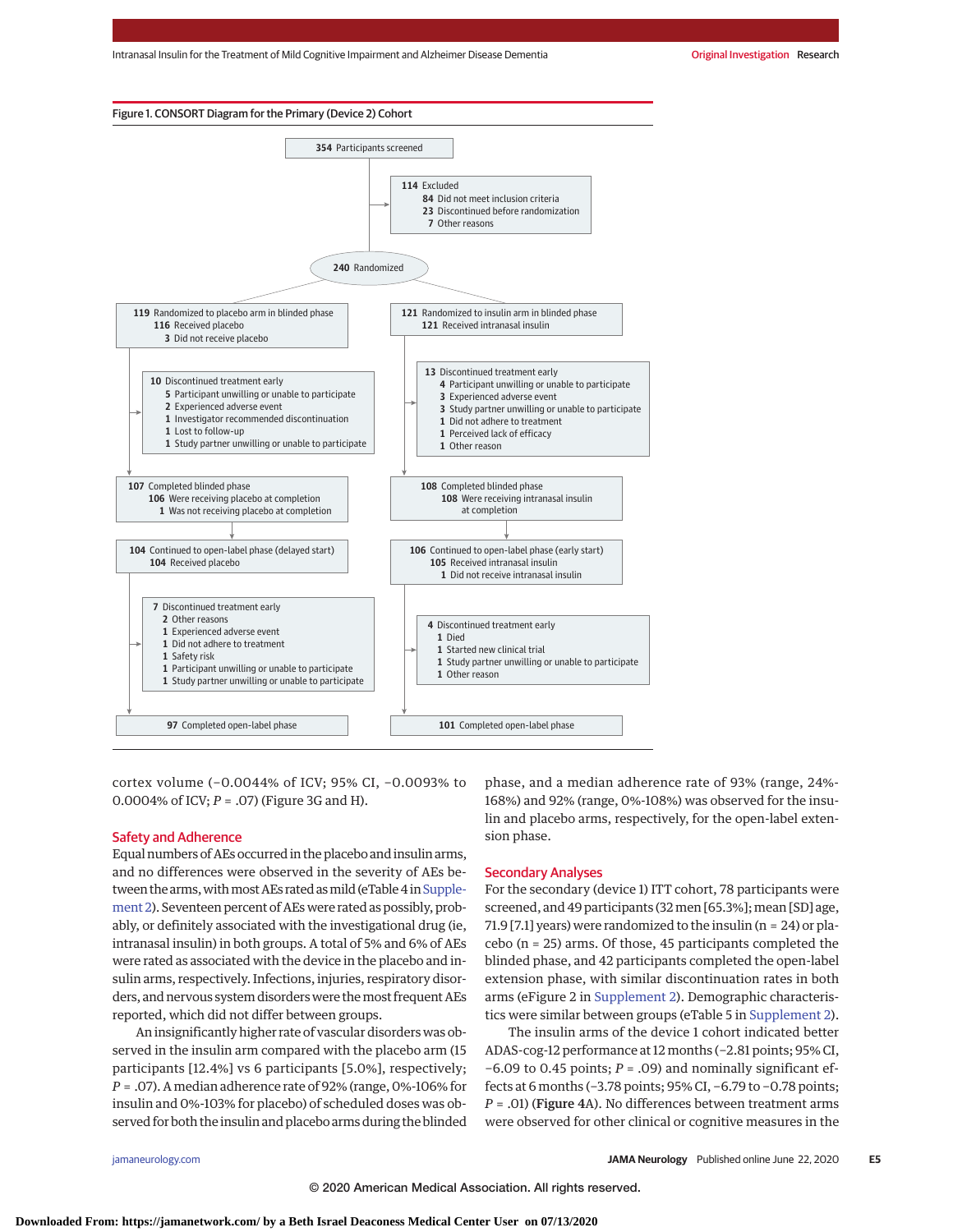Table. Characteristics of the Primary (Device 2) Cohort

| <b>Blinded phase</b><br>Open-label phase<br><b>Total</b><br>Characteristic<br>Placebo<br>Insulin<br>Placebo<br>Insulin<br><b>Total</b><br>104<br>106<br>119<br>240<br>210<br>Participants, No.<br>121<br>Sex<br>Male<br>61(51.3)<br>62(51.2)<br>123(51.3)<br>53(51.0)<br>57(53.8)<br>110(52.4)<br>58 (48.7)<br>Female<br>59 (48.8)<br>117(48.7)<br>51(49.0)<br>49 (46.2)<br>100(47.6)<br>71.1(6.8)<br>70.5(7.4)<br>70.8(7.1)<br>71.0(7.0)<br>70.3(7.3)<br>70.7(7.2)<br>Age, mean (SD), y<br>16.3(2.9)<br>16.1(2.6)<br>16.2(2.8)<br>16.1(2.7)<br>Education, mean (SD), y<br>16.4(2.8)<br>16.3(2.8)<br>Race<br>$\mathbf{0}$<br>$\overline{0}$<br>$\mathbf{0}$<br>$\overline{0}$<br>$\mathbf{0}$<br>$\mathbf{0}$<br>American Indian or Alaskan native<br>5(2.1)<br>5(2.4)<br>Asian<br>4(3.4)<br>1(0.8)<br>4(3.8)<br>1(0.9)<br><b>Black</b><br>3(2.5)<br>9(3.7)<br>6(5.0)<br>4(3.8)<br>2(1.9)<br>6(2.8)<br>White<br>199 (94.8)<br>109 (91.6)<br>117 (96.7)<br>226 (94.2)<br>96(92.3)<br>103(97.2)<br>Ethnicity<br>5(4.2)<br>5(4.1)<br>10(4.2)<br>2(1.9)<br>3(2.8)<br>5(2.4)<br>Hispanic or Latino<br>101(97.1)<br>Not Hispanic or Latino<br>113 (95.0)<br>116 (95.9)<br>229 (95.4)<br>103(97.2)<br>204(97.1)<br>$\overline{0}$<br>Unknown or not reported<br>1(0.8)<br>$\overline{0}$<br>1(0.4)<br>1(1.0)<br>1(0.5)<br><b>Diagnosis</b><br>AD<br>73(61.3)<br>80(66.1)<br>153 (63.8)<br>63(60.6)<br>71(67.0)<br>134 (63.8)<br><b>MCI</b><br>87 (36.2)<br>46 (38.7)<br>41 (33.9)<br>41(39.4)<br>35 (33.0)<br>76 (36.2)<br>AD medications<br>75(63.0)<br>70 (57.9)<br>145(60.4)<br>69(66.3)<br>59 (55.7)<br>No<br>128(61.0)<br>Yes<br>95 (39.6)<br>47(44.3)<br>82 (39.0)<br>44 (37.0)<br>51(42.1)<br>35(33.7)<br>APOE ε4 carriage status<br><b>No</b><br>42(35.3)<br>42 (34.7)<br>84 (35.0)<br>39 (37.5)<br>34(32.1)<br>73 (34.8)<br>77(64.7)<br>79 (65.3)<br>156(65.0)<br>65(62.5)<br>72(67.9)<br>137(65.2)<br>Yes<br>Baseline ADAS-cog-12 score, mean (SD)<br>24.73 (7.56)<br>25.91 (8.28)<br>25.33 (7.94)<br>24.07 (7.30)<br>25.34 (8.25)<br>24.71 (7.80)<br>Screening MMSE score, mean (SD)<br>24.84 (2.72)<br>24.79 (2.75)<br>24.82 (2.73)<br>24.93 (2.73)<br>24.95 (2.70)<br>24.94 (2.71)<br>Baseline NPI score, mean (SD)<br>6.67(9.59)<br>7.06(7.69)<br>6.86(8.68)<br>6.47(9.91)<br>7.17(7.90)<br>6.81(8.96)<br>Baseline ADL-MCI score, mean (SD)<br>39.17 (7.77)<br>40.19 (6.85)<br>39.09 (7.94)<br>39.77 (7.07)<br>39.46 (7.42)<br>39.64 (7.42)<br>Screening CDR-SB score, mean (SD)<br>3.35(1.51)<br>3.59(1.51)<br>3.47(1.51)<br>3.31(1.53)<br>3.56(1.45)<br>3.44(1.49) | No. (%) |  |  |  |  |  |
|-----------------------------------------------------------------------------------------------------------------------------------------------------------------------------------------------------------------------------------------------------------------------------------------------------------------------------------------------------------------------------------------------------------------------------------------------------------------------------------------------------------------------------------------------------------------------------------------------------------------------------------------------------------------------------------------------------------------------------------------------------------------------------------------------------------------------------------------------------------------------------------------------------------------------------------------------------------------------------------------------------------------------------------------------------------------------------------------------------------------------------------------------------------------------------------------------------------------------------------------------------------------------------------------------------------------------------------------------------------------------------------------------------------------------------------------------------------------------------------------------------------------------------------------------------------------------------------------------------------------------------------------------------------------------------------------------------------------------------------------------------------------------------------------------------------------------------------------------------------------------------------------------------------------------------------------------------------------------------------------------------------------------------------------------------------------------------------------------------------------------------------------------------------------------------------------------------------------------------------------------------------------------------------------------------------------------------------------------------------------------------------------------------------------------------------------------------------------------------------------------------------------------------------------------------------------------------|---------|--|--|--|--|--|
|                                                                                                                                                                                                                                                                                                                                                                                                                                                                                                                                                                                                                                                                                                                                                                                                                                                                                                                                                                                                                                                                                                                                                                                                                                                                                                                                                                                                                                                                                                                                                                                                                                                                                                                                                                                                                                                                                                                                                                                                                                                                                                                                                                                                                                                                                                                                                                                                                                                                                                                                                                             |         |  |  |  |  |  |
|                                                                                                                                                                                                                                                                                                                                                                                                                                                                                                                                                                                                                                                                                                                                                                                                                                                                                                                                                                                                                                                                                                                                                                                                                                                                                                                                                                                                                                                                                                                                                                                                                                                                                                                                                                                                                                                                                                                                                                                                                                                                                                                                                                                                                                                                                                                                                                                                                                                                                                                                                                             |         |  |  |  |  |  |
|                                                                                                                                                                                                                                                                                                                                                                                                                                                                                                                                                                                                                                                                                                                                                                                                                                                                                                                                                                                                                                                                                                                                                                                                                                                                                                                                                                                                                                                                                                                                                                                                                                                                                                                                                                                                                                                                                                                                                                                                                                                                                                                                                                                                                                                                                                                                                                                                                                                                                                                                                                             |         |  |  |  |  |  |
|                                                                                                                                                                                                                                                                                                                                                                                                                                                                                                                                                                                                                                                                                                                                                                                                                                                                                                                                                                                                                                                                                                                                                                                                                                                                                                                                                                                                                                                                                                                                                                                                                                                                                                                                                                                                                                                                                                                                                                                                                                                                                                                                                                                                                                                                                                                                                                                                                                                                                                                                                                             |         |  |  |  |  |  |
|                                                                                                                                                                                                                                                                                                                                                                                                                                                                                                                                                                                                                                                                                                                                                                                                                                                                                                                                                                                                                                                                                                                                                                                                                                                                                                                                                                                                                                                                                                                                                                                                                                                                                                                                                                                                                                                                                                                                                                                                                                                                                                                                                                                                                                                                                                                                                                                                                                                                                                                                                                             |         |  |  |  |  |  |
|                                                                                                                                                                                                                                                                                                                                                                                                                                                                                                                                                                                                                                                                                                                                                                                                                                                                                                                                                                                                                                                                                                                                                                                                                                                                                                                                                                                                                                                                                                                                                                                                                                                                                                                                                                                                                                                                                                                                                                                                                                                                                                                                                                                                                                                                                                                                                                                                                                                                                                                                                                             |         |  |  |  |  |  |
|                                                                                                                                                                                                                                                                                                                                                                                                                                                                                                                                                                                                                                                                                                                                                                                                                                                                                                                                                                                                                                                                                                                                                                                                                                                                                                                                                                                                                                                                                                                                                                                                                                                                                                                                                                                                                                                                                                                                                                                                                                                                                                                                                                                                                                                                                                                                                                                                                                                                                                                                                                             |         |  |  |  |  |  |
|                                                                                                                                                                                                                                                                                                                                                                                                                                                                                                                                                                                                                                                                                                                                                                                                                                                                                                                                                                                                                                                                                                                                                                                                                                                                                                                                                                                                                                                                                                                                                                                                                                                                                                                                                                                                                                                                                                                                                                                                                                                                                                                                                                                                                                                                                                                                                                                                                                                                                                                                                                             |         |  |  |  |  |  |
|                                                                                                                                                                                                                                                                                                                                                                                                                                                                                                                                                                                                                                                                                                                                                                                                                                                                                                                                                                                                                                                                                                                                                                                                                                                                                                                                                                                                                                                                                                                                                                                                                                                                                                                                                                                                                                                                                                                                                                                                                                                                                                                                                                                                                                                                                                                                                                                                                                                                                                                                                                             |         |  |  |  |  |  |
|                                                                                                                                                                                                                                                                                                                                                                                                                                                                                                                                                                                                                                                                                                                                                                                                                                                                                                                                                                                                                                                                                                                                                                                                                                                                                                                                                                                                                                                                                                                                                                                                                                                                                                                                                                                                                                                                                                                                                                                                                                                                                                                                                                                                                                                                                                                                                                                                                                                                                                                                                                             |         |  |  |  |  |  |
|                                                                                                                                                                                                                                                                                                                                                                                                                                                                                                                                                                                                                                                                                                                                                                                                                                                                                                                                                                                                                                                                                                                                                                                                                                                                                                                                                                                                                                                                                                                                                                                                                                                                                                                                                                                                                                                                                                                                                                                                                                                                                                                                                                                                                                                                                                                                                                                                                                                                                                                                                                             |         |  |  |  |  |  |
|                                                                                                                                                                                                                                                                                                                                                                                                                                                                                                                                                                                                                                                                                                                                                                                                                                                                                                                                                                                                                                                                                                                                                                                                                                                                                                                                                                                                                                                                                                                                                                                                                                                                                                                                                                                                                                                                                                                                                                                                                                                                                                                                                                                                                                                                                                                                                                                                                                                                                                                                                                             |         |  |  |  |  |  |
|                                                                                                                                                                                                                                                                                                                                                                                                                                                                                                                                                                                                                                                                                                                                                                                                                                                                                                                                                                                                                                                                                                                                                                                                                                                                                                                                                                                                                                                                                                                                                                                                                                                                                                                                                                                                                                                                                                                                                                                                                                                                                                                                                                                                                                                                                                                                                                                                                                                                                                                                                                             |         |  |  |  |  |  |
|                                                                                                                                                                                                                                                                                                                                                                                                                                                                                                                                                                                                                                                                                                                                                                                                                                                                                                                                                                                                                                                                                                                                                                                                                                                                                                                                                                                                                                                                                                                                                                                                                                                                                                                                                                                                                                                                                                                                                                                                                                                                                                                                                                                                                                                                                                                                                                                                                                                                                                                                                                             |         |  |  |  |  |  |
|                                                                                                                                                                                                                                                                                                                                                                                                                                                                                                                                                                                                                                                                                                                                                                                                                                                                                                                                                                                                                                                                                                                                                                                                                                                                                                                                                                                                                                                                                                                                                                                                                                                                                                                                                                                                                                                                                                                                                                                                                                                                                                                                                                                                                                                                                                                                                                                                                                                                                                                                                                             |         |  |  |  |  |  |
|                                                                                                                                                                                                                                                                                                                                                                                                                                                                                                                                                                                                                                                                                                                                                                                                                                                                                                                                                                                                                                                                                                                                                                                                                                                                                                                                                                                                                                                                                                                                                                                                                                                                                                                                                                                                                                                                                                                                                                                                                                                                                                                                                                                                                                                                                                                                                                                                                                                                                                                                                                             |         |  |  |  |  |  |
|                                                                                                                                                                                                                                                                                                                                                                                                                                                                                                                                                                                                                                                                                                                                                                                                                                                                                                                                                                                                                                                                                                                                                                                                                                                                                                                                                                                                                                                                                                                                                                                                                                                                                                                                                                                                                                                                                                                                                                                                                                                                                                                                                                                                                                                                                                                                                                                                                                                                                                                                                                             |         |  |  |  |  |  |
|                                                                                                                                                                                                                                                                                                                                                                                                                                                                                                                                                                                                                                                                                                                                                                                                                                                                                                                                                                                                                                                                                                                                                                                                                                                                                                                                                                                                                                                                                                                                                                                                                                                                                                                                                                                                                                                                                                                                                                                                                                                                                                                                                                                                                                                                                                                                                                                                                                                                                                                                                                             |         |  |  |  |  |  |
|                                                                                                                                                                                                                                                                                                                                                                                                                                                                                                                                                                                                                                                                                                                                                                                                                                                                                                                                                                                                                                                                                                                                                                                                                                                                                                                                                                                                                                                                                                                                                                                                                                                                                                                                                                                                                                                                                                                                                                                                                                                                                                                                                                                                                                                                                                                                                                                                                                                                                                                                                                             |         |  |  |  |  |  |
|                                                                                                                                                                                                                                                                                                                                                                                                                                                                                                                                                                                                                                                                                                                                                                                                                                                                                                                                                                                                                                                                                                                                                                                                                                                                                                                                                                                                                                                                                                                                                                                                                                                                                                                                                                                                                                                                                                                                                                                                                                                                                                                                                                                                                                                                                                                                                                                                                                                                                                                                                                             |         |  |  |  |  |  |
|                                                                                                                                                                                                                                                                                                                                                                                                                                                                                                                                                                                                                                                                                                                                                                                                                                                                                                                                                                                                                                                                                                                                                                                                                                                                                                                                                                                                                                                                                                                                                                                                                                                                                                                                                                                                                                                                                                                                                                                                                                                                                                                                                                                                                                                                                                                                                                                                                                                                                                                                                                             |         |  |  |  |  |  |
|                                                                                                                                                                                                                                                                                                                                                                                                                                                                                                                                                                                                                                                                                                                                                                                                                                                                                                                                                                                                                                                                                                                                                                                                                                                                                                                                                                                                                                                                                                                                                                                                                                                                                                                                                                                                                                                                                                                                                                                                                                                                                                                                                                                                                                                                                                                                                                                                                                                                                                                                                                             |         |  |  |  |  |  |
|                                                                                                                                                                                                                                                                                                                                                                                                                                                                                                                                                                                                                                                                                                                                                                                                                                                                                                                                                                                                                                                                                                                                                                                                                                                                                                                                                                                                                                                                                                                                                                                                                                                                                                                                                                                                                                                                                                                                                                                                                                                                                                                                                                                                                                                                                                                                                                                                                                                                                                                                                                             |         |  |  |  |  |  |
|                                                                                                                                                                                                                                                                                                                                                                                                                                                                                                                                                                                                                                                                                                                                                                                                                                                                                                                                                                                                                                                                                                                                                                                                                                                                                                                                                                                                                                                                                                                                                                                                                                                                                                                                                                                                                                                                                                                                                                                                                                                                                                                                                                                                                                                                                                                                                                                                                                                                                                                                                                             |         |  |  |  |  |  |
|                                                                                                                                                                                                                                                                                                                                                                                                                                                                                                                                                                                                                                                                                                                                                                                                                                                                                                                                                                                                                                                                                                                                                                                                                                                                                                                                                                                                                                                                                                                                                                                                                                                                                                                                                                                                                                                                                                                                                                                                                                                                                                                                                                                                                                                                                                                                                                                                                                                                                                                                                                             |         |  |  |  |  |  |
|                                                                                                                                                                                                                                                                                                                                                                                                                                                                                                                                                                                                                                                                                                                                                                                                                                                                                                                                                                                                                                                                                                                                                                                                                                                                                                                                                                                                                                                                                                                                                                                                                                                                                                                                                                                                                                                                                                                                                                                                                                                                                                                                                                                                                                                                                                                                                                                                                                                                                                                                                                             |         |  |  |  |  |  |
|                                                                                                                                                                                                                                                                                                                                                                                                                                                                                                                                                                                                                                                                                                                                                                                                                                                                                                                                                                                                                                                                                                                                                                                                                                                                                                                                                                                                                                                                                                                                                                                                                                                                                                                                                                                                                                                                                                                                                                                                                                                                                                                                                                                                                                                                                                                                                                                                                                                                                                                                                                             |         |  |  |  |  |  |
|                                                                                                                                                                                                                                                                                                                                                                                                                                                                                                                                                                                                                                                                                                                                                                                                                                                                                                                                                                                                                                                                                                                                                                                                                                                                                                                                                                                                                                                                                                                                                                                                                                                                                                                                                                                                                                                                                                                                                                                                                                                                                                                                                                                                                                                                                                                                                                                                                                                                                                                                                                             |         |  |  |  |  |  |
|                                                                                                                                                                                                                                                                                                                                                                                                                                                                                                                                                                                                                                                                                                                                                                                                                                                                                                                                                                                                                                                                                                                                                                                                                                                                                                                                                                                                                                                                                                                                                                                                                                                                                                                                                                                                                                                                                                                                                                                                                                                                                                                                                                                                                                                                                                                                                                                                                                                                                                                                                                             |         |  |  |  |  |  |
|                                                                                                                                                                                                                                                                                                                                                                                                                                                                                                                                                                                                                                                                                                                                                                                                                                                                                                                                                                                                                                                                                                                                                                                                                                                                                                                                                                                                                                                                                                                                                                                                                                                                                                                                                                                                                                                                                                                                                                                                                                                                                                                                                                                                                                                                                                                                                                                                                                                                                                                                                                             |         |  |  |  |  |  |
|                                                                                                                                                                                                                                                                                                                                                                                                                                                                                                                                                                                                                                                                                                                                                                                                                                                                                                                                                                                                                                                                                                                                                                                                                                                                                                                                                                                                                                                                                                                                                                                                                                                                                                                                                                                                                                                                                                                                                                                                                                                                                                                                                                                                                                                                                                                                                                                                                                                                                                                                                                             |         |  |  |  |  |  |

Abbreviations: AD, Alzheimer disease; ADAS-cog-12, Alzheimer Disease Assessment Scale–cognitive subscale 12; ADL-MCI, Activities of Daily Living Scale for Mild Cognitive Impairment; APOE ε4, apolipoprotein E ε4 allele; CDR-SB, Clinical Dementia Rating scale Sum of Boxes; MCI, mild cognitive impairment; MMSE, Mini-Mental State Examination; NPI, Neuropsychiatric Inventory.

blinded phase (Figure 4B-D). In the open-label analyses, the early-start device 1 cohort had better ADAS-cog-12 scores at month 15 (−5.70 points; 95% CI, −9.62 to −1.79 points; nominal *P* = .004) and month 18 (−5.78 points; 95% CI, −10.55 to −1.01 points; nominal *P* = .02) (Figure 4A) and better ADL-MCI scores at month 18 (4.85 points; 95% CI, 0.07-9.63 points; nominal *P* = .05) (Figure 4C) compared with the device 2 delayed-start participants. No differences were observed for other clinical or cognitive outcomes.

Although individual biomarkers did not significantly differ between arms for the device 1 cohort, the ratios of Aβ42 to Aβ40 (0.004; 95% CI, 0.001-0.007; nominal *P* = .01) and Aβ42 to total tau (0.935; 95% CI, 0.093-1.778; nominal *P* = .03) increased (eFigure 3E and F in [Supplement 2\)](https://jamanetwork.com/journals/jama/fullarticle/10.1001/jamaneurol.2020.1840?utm_campaign=articlePDF%26utm_medium=articlePDFlink%26utm_source=articlePDF%26utm_content=jamaneurol.2020.1840). For the device 1 cohort, small but significantly greater entorhinal cortex volume loss was observed for the insulin arm (−0.0114% of ICV; 95% CI, −0.0187% to −0.004% of ICV; *P* = .003), with no significant differences observed in hippocampal volume (eFigure 4A and B in [Supplement 2\)](https://jamanetwork.com/journals/jama/fullarticle/10.1001/jamaneurol.2020.1840?utm_campaign=articlePDF%26utm_medium=articlePDFlink%26utm_source=articlePDF%26utm_content=jamaneurol.2020.1840).

The number of AEs was almost identical between groups, and the AEs were comparable in severity, with most rated as mild and unassociated with the investigational drug or device (eTable 6 in [Supplement 2\)](https://jamanetwork.com/journals/jama/fullarticle/10.1001/jamaneurol.2020.1840?utm_campaign=articlePDF%26utm_medium=articlePDFlink%26utm_source=articlePDF%26utm_content=jamaneurol.2020.1840). For the device 1 cohort, median adherence rates of 72% (range, 42%-95%) and 73% (range, 32%- 97%) of scheduled doses were observed for the insulin and placebo arms, respectively, during the blinded phase, which increased to 86% (range, 44%-98% for early start and 0%-101% for delayed start) for both arms in the open-label phase.

The secondary (combined devices) ITT cohort comprised 289 participants (155 men [53.6%]; mean [SD] age, 70.9 [7.1] years) (eTable 7 in [Supplement 2\)](https://jamanetwork.com/journals/jama/fullarticle/10.1001/jamaneurol.2020.1840?utm_campaign=articlePDF%26utm_medium=articlePDFlink%26utm_source=articlePDF%26utm_content=jamaneurol.2020.1840). Among this cohort, no significant effects were observed for any outcome measure during the blinded or open-label phases (eFigure 5 and eFigure 6 in Supplement 2), with the exception of reduced entorhinal cortex volume in the insulin arm at month 12 relative to baseline (−0.0055% of ICV; 95% CI, −0.0097% to −0.0014% of ICV; nominal *P* = .009) (eFigure 6H in [Supplement 2\)](https://jamanetwork.com/journals/jama/fullarticle/10.1001/jamaneurol.2020.1840?utm_campaign=articlePDF%26utm_medium=articlePDFlink%26utm_source=articlePDF%26utm_content=jamaneurol.2020.1840). The AE profile was identical to that observed in the device 2 cohort.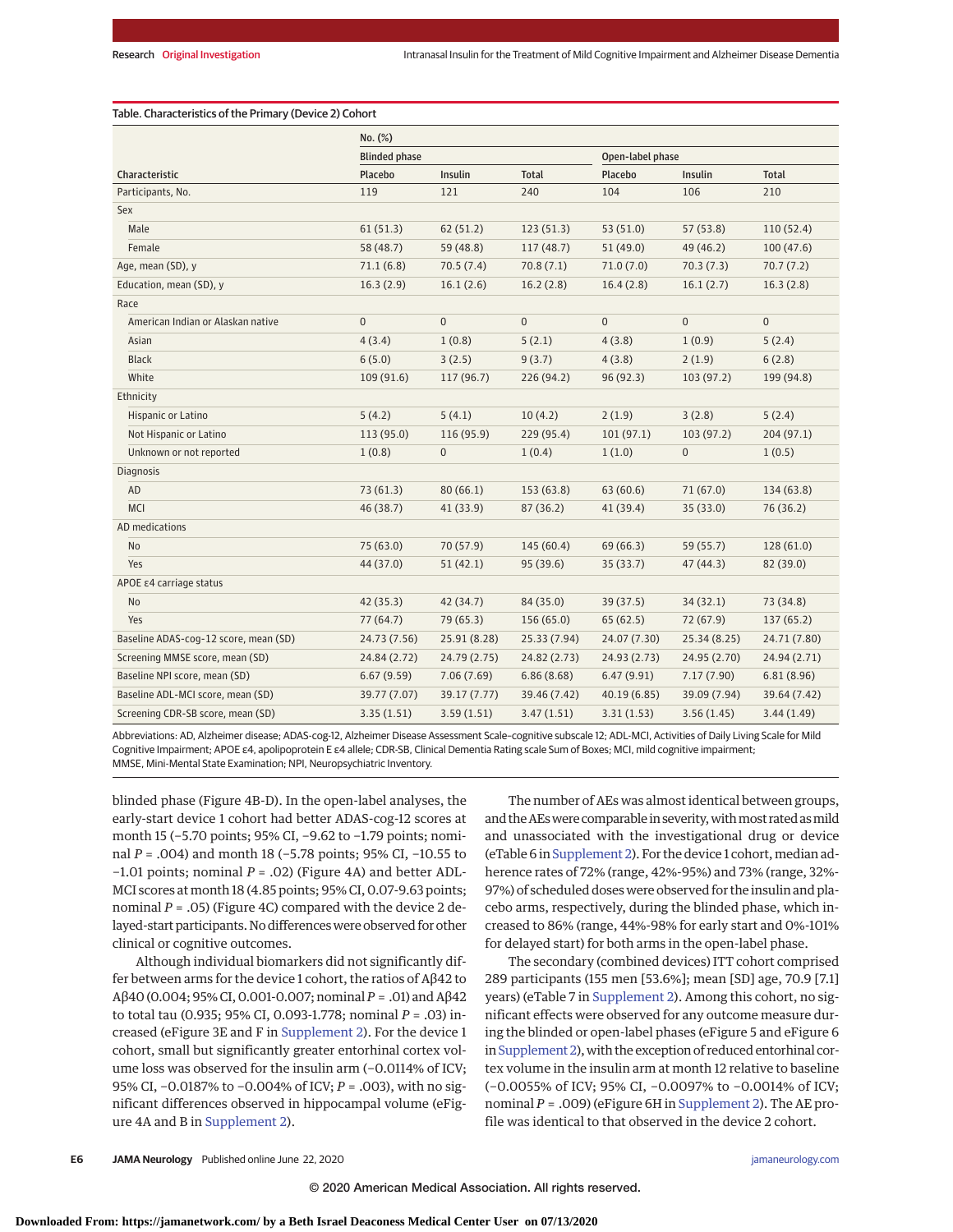# Figure 2. Mean Score Changes From Baseline to Month 18 for the Primary (Device 2) Cohort



**C** Activities of Daily Living Scale for Mild Cognitive Impairment



The model used time as a categorical variable and included fixed effects for treatment, treatment-by-time interactions, baseline outcome, sex, age, baseline score on the Mini-Mental State Examination, and apolipoprotein E ε4 allele carriage status. The shaded region indicates the open-label phase. A, Alzheimer

**B** Clinical Dementia Rating scale Sum of Boxes







Disease Assessment Scale–cognitive subscale 12. B, Clinical Dementia Rating scale Sum of Boxes. C, Activities of Daily Living Scale for Mild Cognitive Impairment. D, Memory composite. Error bars indicate 95% CIs.

# **Discussion**

To our knowledge, this study is the first multisite phase 2/3 clinical trial of the use of intranasal insulin to treat persons with MCI and AD, and the study was designed to assess the efficacy of intranasal insulin on cognition and the safety and feasibility of the intranasal delivery method. In the primary analysis with the device 2 cohort, no differences were observed between the placebo and insulin arms at any time point for the primary outcome (mean score change on the ADAS-cog-12 from baseline tomonth 12) in either the blinded or open-label phases. In a similar manner, no differences were observed in other cognitive or functional outcomes or in CSF biomarkers. Small reductions in hippocampal volume, which were observed in the insulin arm, are of unclear clinical importance, given that both the insulin and placebo arms had similar cognitive, functional, and CSF profiles.

# Feasibility, Adherence, and Safety

One goal of the clinical trial was to assess the feasibility of intranasal drug administration, a mode of delivery that purportedly can circumvent the blood-brain barrier, allowing brain access to molecules for which blood-brain barrier transport is impeded. Interpretation of the study results was complicated by the need to change delivery devices midtrial. Device 1, which was originally chosen for the clinical trial, had been used in previous studies of persons with MCI and AD and was reported to have good reliability and to be associated with improvements in cognition and cerebral glucose metabolism.17,21 However, a design adaptation introduced specifically for this clinical trial resulted in unreliable performance that required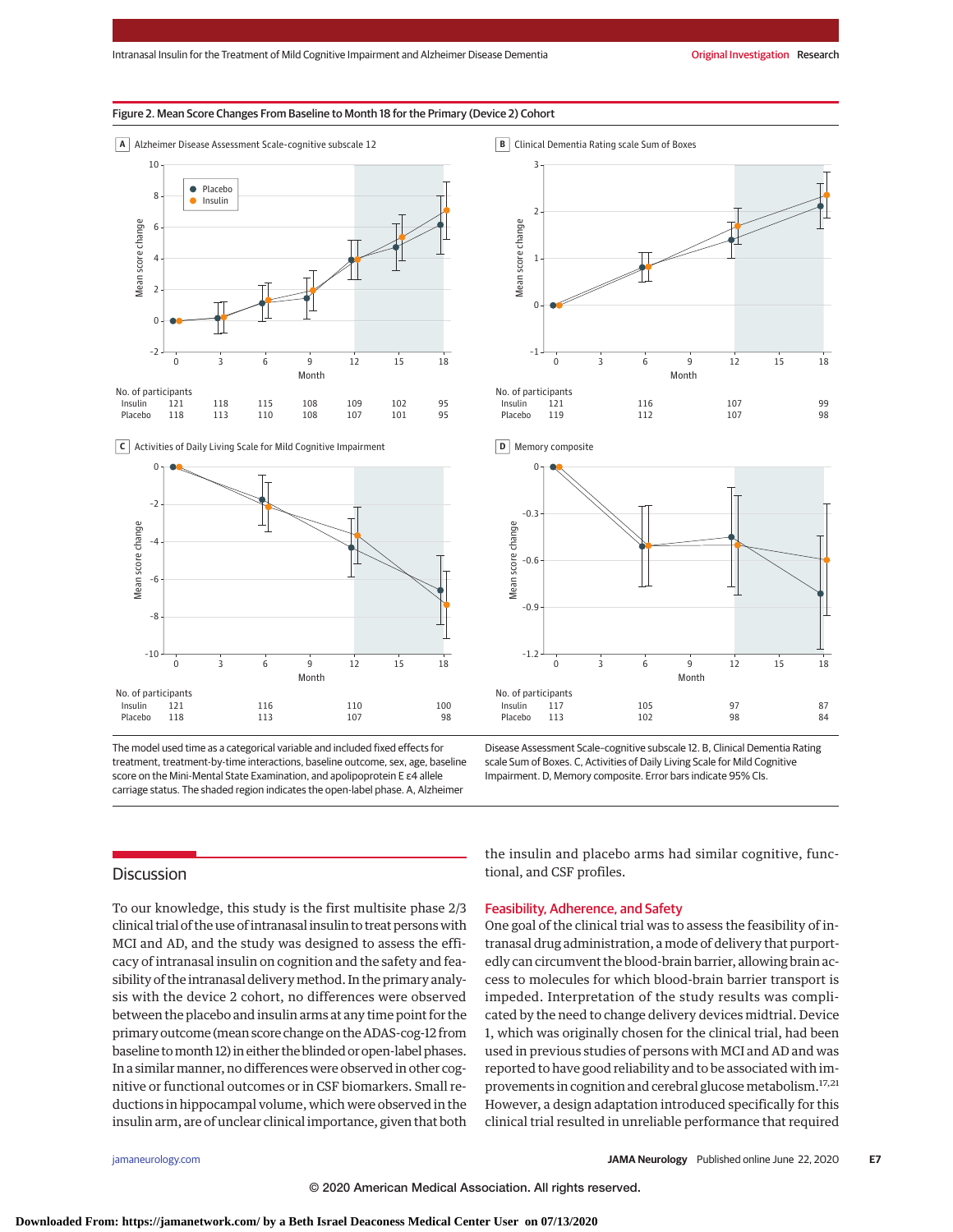

Figure 3. Mean Change in Cerebrospinal Fluid and Neuroimaging Biomarkers From Baseline to Month 12 for the Primary (Device 2) Cohort

> The linear mixed-effects model used fixed effects for time from baseline as a continuous variable, and treatment-by-time interactions, sex, age, baseline score on the Mini-Mental State Examination, and apolipoprotein E ε4 allele carriage status as covariates. Aβ indicates amyloid beta; CSF, cerebrospinal fluid; ICV, intracerebroventricular volume; and tau p-181, tau phosphorylated at threonine 181. Error bars indicate 95% CIs.

**E8 JAMA Neurology** Published online June 22, 2020 **(Reprinted)** [jamaneurology.com](http://www.jamaneurology.com?utm_campaign=articlePDF%26utm_medium=articlePDFlink%26utm_source=articlePDF%26utm_content=jamaneurol.2020.1840)

© 2020 American Medical Association. All rights reserved.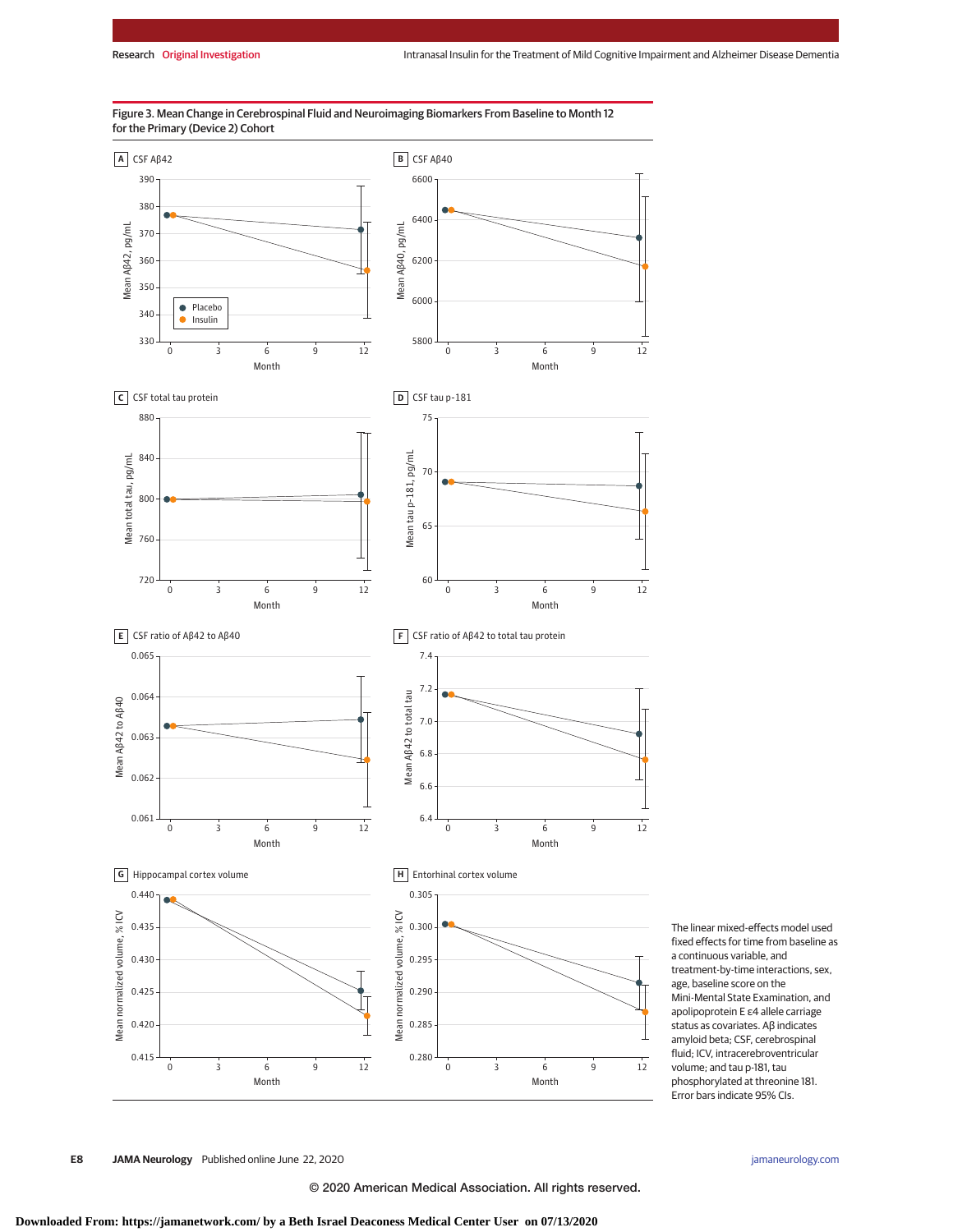#### Figure 4. Mean Score Changes From Baseline to Month 18 for the Secondary (Device 1) Cohort



**C** Activities of Daily Living Scale for Mild Cognitive Impairment





**B** Clinical Dementia Rating scale Sum of Boxes



–2.5 Month Insulin Placebo 22 20 21 16 24 19 18 17 0 3 6 9 12 15 18

allele carriage status. The shaded region indicates the open-label phase. Error bars indicate 95% CIs.

frequent replacement of devices and imposed feasibility challenges for clinical trial operations. Despite these challenges, participants using device 1 had adherence rates of 73% in the blinded phase and 86% in the open-label extension phase. Device 2, with which the study was completed, performed reliably with excellent adherence rates (>90%) but had not, to our knowledge, been used previously in clinical trials of persons with AD.

Although a detailed discussion of differences between the devices is beyond the scope of this article, it is notable that the devices use different delivery strategies, which may have altered their effectiveness in delivering insulin to the central nervous system. The results suggest that future studies using intranasal drug delivery devices should verify the devices' ability to deliver compounds to the central nervous system directly through methods such as postadministration lumbar puncture or positron emission tomography.

Intranasal insulin was generally safe, with no differences in AE profiles between the insulin and placebo arms. This observation is consistent with a recent meta-analysis comprising 18 studies of 832 individuals who received human intranasal insulin treatment lasting between 21 days and 9.7 years, which reported no substantial safety issues or patterns of AEs other than transient local nasal rhinitis.29

# Device 1 and Combined Cohorts

–2.0

In the secondary analyses with the device 1 cohort, an advantage for the insulin arm on the ADAS-cog-12 was observed at the 12-month point, with nominally significant effects observed at 6 months and during the 6-month openlabel extension phase. In addition, improved profiles were noted for the CSF biomarker ratios of Aβ42 to Aβ40 and Aβ42 to total tau protein for the device 1 insulin arm. Compared with individual CSF biomarkers, the Aβ42 to total tau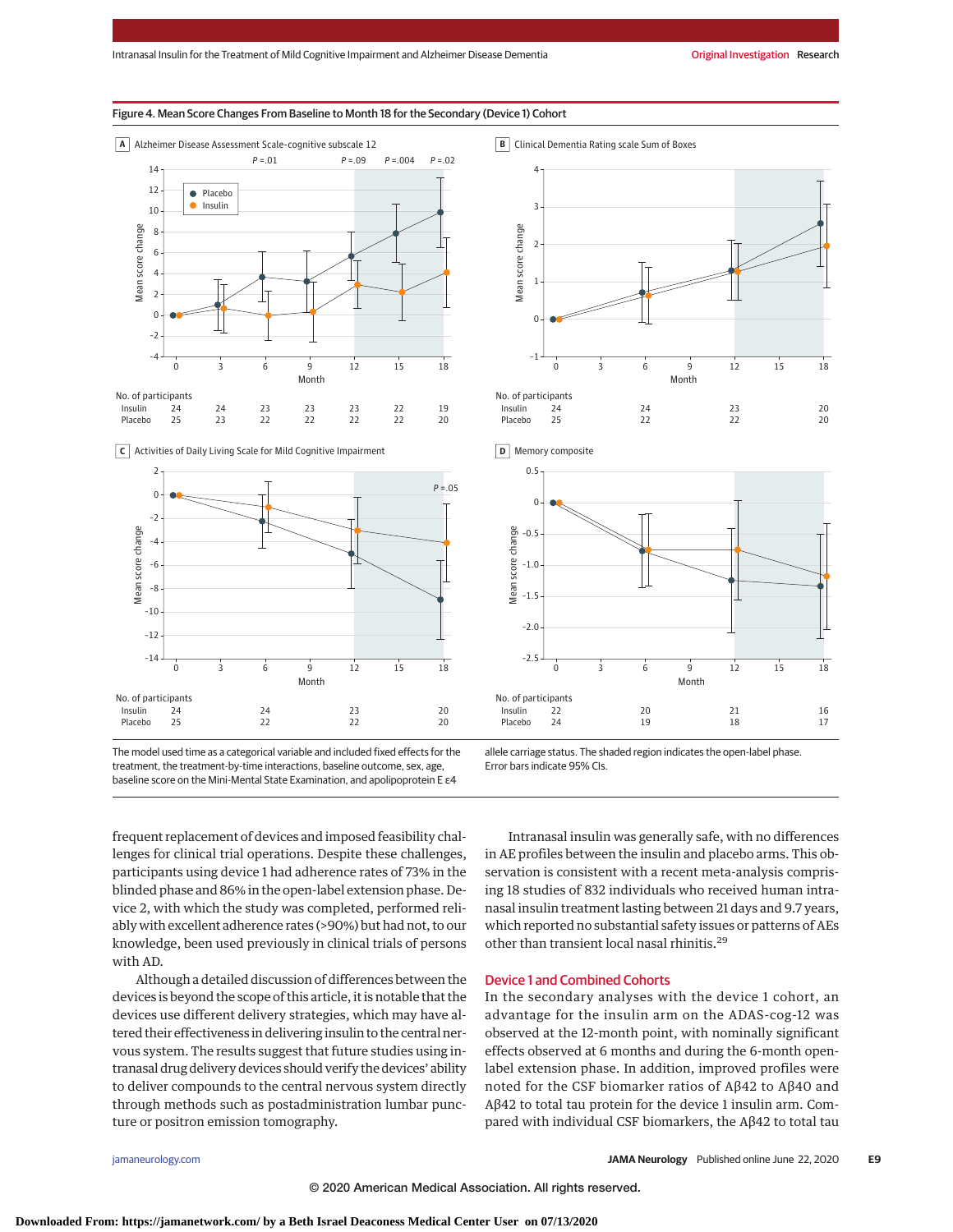ratio has indicated improved ability to estimate potential progression from MCI in research cohorts and has demonstrated the best sensitivity and specificity profile in a clinical setting.<sup>30,31</sup> The Aβ42 to Aβ40 ratio also increased; low values of this ratio have been reported to be a more reliable factor associated with potential brain Aβ deposition assessed with positron emission tomography than CSF Aβ42 alone, possibly because the ratio corrects for individual differences in overall Aβ production and is more specific to AD.<sup>32</sup> Caution must be used in interpreting the secondary analyses of the device 1 results; the improvements observed on the ADAS-cog-12 and biomarker profile in the device 1 cohort may be spurious given the small sample or may reflect a difference in the ability of the 2 devices to deliver insulin to the central nervous system, a possibility that can be tested in future validation studies.

# Limitations

The study had limitations. One limitation was the feasibility challenge associated with device 1, which necessitated a midtrial switch to device 2. Interpretation of the primary results with device 2 were complicated by the fact that the device had not been used previously in persons with AD.

# **Conclusions**

The analysis of the primary ITT cohort treated with device 2 found no benefits of intranasal insulin treatment for any outcome. Further investigation using reliable insulin delivery devices that have indicated the ability to elevate insulin in the central nervous system is needed to assess the therapeutic benefit of intranasal insulin for the treatment of MCI and AD.

# ARTICLE INFORMATION

**Accepted for Publication:** April 2, 2020.

**Published Online:** June 22, 2020. doi[:10.1001/jamaneurol.2020.1840](https://jamanetwork.com/journals/jama/fullarticle/10.1001/jamaneurol.2020.1840?utm_campaign=articlePDF%26utm_medium=articlePDFlink%26utm_source=articlePDF%26utm_content=jamaneurol.2020.1840)

**Author Contributions:** Dr Craft had full access to all of the data in the study and takes responsibility for the integrity of the data and the accuracy of the data analysis.

Concept and design: Craft, Rafii, Rissman, Aisen. Acquisition, analysis, or interpretation of data: All authors.

Drafting of the manuscript: Craft, Raman, Chow, Sun, Rissman, Harless, Gessert.

Critical revision of the manuscript for important intellectual content: Craft, Rafii, Rissman, Donohue, Brewer, Jenkins, Aisen.

Statistical analysis: Raman, Sun, Donohue. Obtained funding: Craft.

Administrative, technical, or material support: Chow, Rafii, Rissman, Brewer, Jenkins, Harless, Gessert, Aisen.

Supervision: Craft, Chow, Harless, Gessert, Aisen.

**Conflict of Interest Disclosures:** Dr Craft reported receiving grants from the National Institute on Aging and nonfinancial support from Eli Lilly during the conduct of the study and personal fees from T3D Therapeutics and vTv Therapeutics outside the submitted work. Dr Raman reported receiving grants from the National Institute on Aging during the conduct of the study. Dr Donohue reported receiving grants from the National Institutes of Health during the conduct of the study and personal fees from Biogen, Neurotrack, and Roche outside the submitted work. Dr Brewer reported owning shares in CorTechs Labs and Human Longevity outside the submitted work. Dr Aisen reported receiving grants from the National Institutes of Health during the conduct of the study and personal fees from Biogen, ImmunoBrain Checkpoint, Merck, Roche, and Samus Therapeutics outside the submitted work. No other disclosures were reported.

**Funding/Support:** This study was supported by grant RF1AG041845 (Dr Craft) from the National Institute on Aging. Eli Lilly provided diluent placebo for the blinded phase and insulin for the open-label phase of the clinical trial at no cost.

**Role of the Funder/Sponsor:** The National Institute on Aging played no role in the design and conduct of the study; collection, management, analysis, and interpretation of the data; preparation, review, or approval of the manuscript; and decision to submit the manuscript for publication. Eli Lilly reviewed the manuscript but played no role in the design and conduct of the study; collection, management, analysis, and interpretation of the data; preparation or approval of the manuscript; and decision to submit the manuscript for publication.

#### **Data Sharing Statement:** See [Supplement 3.](https://jamanetwork.com/journals/jama/fullarticle/10.1001/jamaneurol.2020.1840?utm_campaign=articlePDF%26utm_medium=articlePDFlink%26utm_source=articlePDF%26utm_content=jamaneurol.2020.1840)

**Additional Contributions:** The following individuals were principal investigators at the study sites: Deniz Erten-Lyons, MD, David Knopman, MD, Joseph Kass, MD, Rachelle Doody, MD, Hillel Grossman, MD, Neelum Aggarwal, MC, Esther Oh, MD, Gregory Jicha, MD, Anton Porsteinsson, MD, Aimee Pierce, MD, Gaby Thai, MD, Ruth Mulnard, DNSc, Allan Levey, MD, Jeffrey Burns, MD, Neill Graff-Radford, MD, Jared Brosch, MD, Martin Farlow, MD, Christopher van Dyck, MD, Marek-Marsel Mesulam, MD, Ian Grant, MD, Raymond Scott Turner, MD, Scott McGinnis, MD, Thomas Obisesan, MD, Alan Lerner, MD, Allison Perrin, MD, Laura Baker, PhD, Elaine Peskind, MD, Henry Querfurth, MD, Brian Ott, MD, Ralph Richter, MD, Jacobo Mintzer, MD, Marwan Sabbagh, MD, Jiong Shi, MD, Daniel Press, MD, Shauna Yuan, MD, David Carr, MD, Nupar Ghoshal, MD, Amanda Smith, MD, James Galvin, MD, and Kyle Womack, MD. Site investigators received some salary support for their contributions to the clinical trial. We are particularly grateful to the clinical trial participants for their dedication.

#### **REFERENCES**

**1**. Molnar G, Farago N, Kocsis AK, et al. GABAergic neurogliaform cells represent local sources of insulin in the cerebral cortex. J Neurosci. 2014;34 (4):1133-1137. doi[:10.1523/JNEUROSCI.4082-13.2014](https://dx.doi.org/10.1523/JNEUROSCI.4082-13.2014)

**2**. Arnold SE, Arvanitakis Z, Macauley-Rambach SL, et al. Brain insulin resistance in type 2 diabetes and Alzheimer disease: concepts and conundrums. Nat Rev Neurol. 2018;14(3):168-181. doi[:10.1038/](https://dx.doi.org/10.1038/nrneurol.2017.185) [nrneurol.2017.185](https://dx.doi.org/10.1038/nrneurol.2017.185)

**3**. Ferrario CR, Reagan LP. Insulin-mediated synaptic plasticity in the CNS: anatomical, functional and temporal contexts.

Neuropharmacology. 2018;136(Pt B):182-191. doi[:10.1016/j.neuropharm.2017.12.001](https://dx.doi.org/10.1016/j.neuropharm.2017.12.001)

**4**. De Felice FG, Vieira MN, Bomfim TR, et al. Protection of synapses against Alzheimer's-linked toxins: insulin signaling prevents the pathogenic binding of abeta oligomers. Proc Natl Acad Sci USA. 2009;106(6):1971-1976. doi[:10.1073/pnas.](https://dx.doi.org/10.1073/pnas.0809158106) [0809158106](https://dx.doi.org/10.1073/pnas.0809158106)

**5**. Pitt J, Wilcox KC, Tortelli V, et al. Neuroprotective astrocyte-derived insulin/insulin-like growth factor 1 stimulates endocytic processing and extracellular release of neuron-bound Aβ oligomers. Mol Biol Cell. 2017;28(20):2623-2636. doi[:10.1091/mbc.e17-06-](https://dx.doi.org/10.1091/mbc.e17-06-0416) [0416](https://dx.doi.org/10.1091/mbc.e17-06-0416)

**6**. Franklin W, Krishnan B, Taglialatela G. Chronic synaptic insulin resistance after traumatic brain injury abolishes insulin protection from amyloid beta and tau oligomer-induced synaptic dysfunction. Sci Rep. 2019;9(1):8228. doi[:10.1038/](https://dx.doi.org/10.1038/s41598-019-44635-z) [s41598-019-44635-z](https://dx.doi.org/10.1038/s41598-019-44635-z)

**7**. DeBose-Boyd RA, Ye J. SREBPs in lipid metabolism, insulin signaling, and beyond. Trends Biochem Sci. 2018;43(5):358-368. doi[:10.1016/](https://dx.doi.org/10.1016/j.tibs.2018.01.005) [j.tibs.2018.01.005](https://dx.doi.org/10.1016/j.tibs.2018.01.005)

**8**. de la Monte SM, Tong M, Daiello LA, Ott BR. Early-stage Alzheimer's disease is associated with simultaneous systemic and central nervous system dysregulation of insulin-linked metabolic pathways. J Alzheimers Dis. 2019;68(2):657-668. doi[:10.3233/](https://dx.doi.org/10.3233/JAD-180906) [JAD-180906](https://dx.doi.org/10.3233/JAD-180906)

**9**. Gil-Bea FJ, Solas M, Solomon A, et al. Insulin levels are decreased in the cerebrospinal fluid of women with prodomal Alzheimer's disease. J Alzheimers Dis. 2010;22(2):405-413. doi[:10.3233/](https://dx.doi.org/10.3233/JAD-2010-100795) [JAD-2010-100795](https://dx.doi.org/10.3233/JAD-2010-100795)

**10**. Yarchoan M, Toledo JB, Lee EB, et al. Abnormal serine phosphorylation of insulin receptor substrate 1 is associated with tau pathology in Alzheimer's disease and tauopathies. Acta Neuropathol. 2014; 128(5):679-689. doi[:10.1007/s00401-014-1328-5](https://dx.doi.org/10.1007/s00401-014-1328-5)

**11**. Laws SM, Gaskin S, Woodfield A, et al. Insulin resistance is associated with reductions in specific cognitive domains and increases in CSF tau in cognitively normal adults. Sci Rep. 2017;7(1):9766. doi[:10.1038/s41598-017-09577-4](https://dx.doi.org/10.1038/s41598-017-09577-4)

**12**. Ekblad LL, Johansson J, Helin S, et al. Midlife insulin resistance, APOE genotype, and late-life brain amyloid accumulation. Neurology. 2018;90